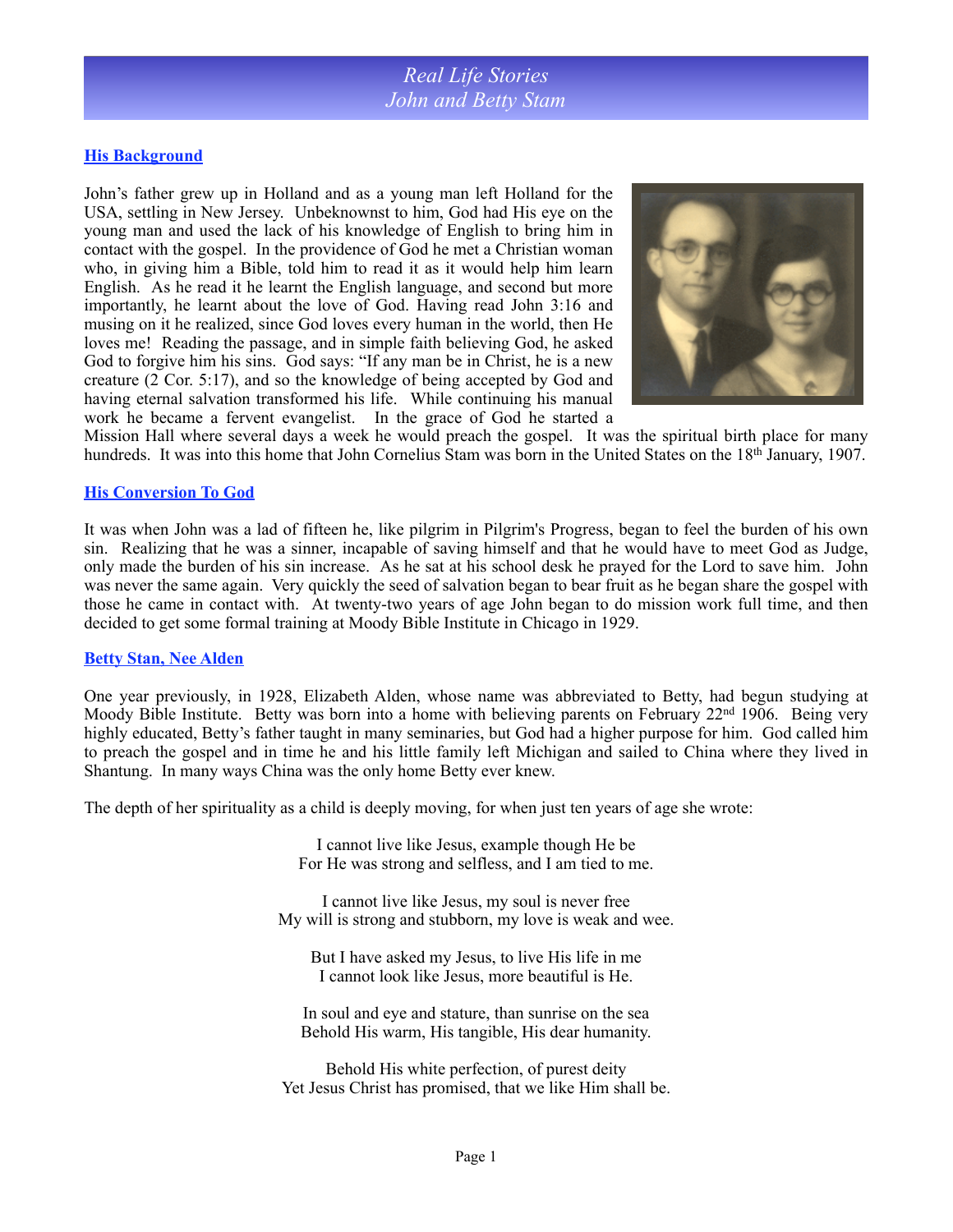I can find no reference to her actual conversion but the evidence of salvation was clearly marked in her life. When she was eighteen at a conference in New Jersey, her life was changed. She completely yielded to God in consecration, and in writing to her parents wrote: "It's as clear as daylight to me that the only worthwhile life is one of unconditional surrender to God's will, and of living in His way, trusting His love and guidance." During those formidable years and little realizing how her earthly sojourn would end, she wrote:

> Lord, I give up all my own plans and purposes All my own desires and hopes And accept Thy will for my life. I give myself, my life, my all Utterly to Thee to be Thine forever. Fill me and seal me with Thy Holy Spirit Use me as Thou wilt, send me where Thou wilt And work out Thy whole will in my life at any cost now and forever.

#### **The Meeting of John and Betty**

While at Moody Bible Institute John and Betty met for the first time. God was working on two levels at once, dealing with them as individuals for each other, and ultimately together to serve Him in China. Hudson Taylor had started the China Inland Mission, and representatives from that Mission would share with the students what God was doing in that far off land. It was at one of these meetings that John and Betty met, and for the next few years their relationship grew. They also knew that God was calling them to China.

#### **To China and Marriage**

In the fall of 1931 Betty left for China while John finished up his schooling. He was chosen as valedictorian and his final words were: "Who would not accept the challenge to Go forward, bearing precious seed?" In 1932 John left the USA to serve the Lord in China.

When John and Betty met again they knew they loved each other and it was agreed to be married. However, things were not that easy for China Inland Missions required a one-year waiting period before a new missionary could marry. Therefore, there was separation again as Betty moved back to her work in Fowyang. There had been much persecution in that area but there was a thriving church which Betty was in fellowship with. Her time was spent preaching and traveling from one village to the next.

In the meanwhile, John spent almost one year learning Chinese before being able to preach. When he was sufficiently fluent he would go out on local mission trips walking hundreds of miles, giving out tracts, selling Bibles and preaching the gospel.

Finally the year of separation was up and in October 1933 John and Betty were married. They began to work together preaching the gospel throughout the villages and encouraging the saints. Those were noble saints, some who would walk a forty mile round trip to get to the closest church! They met those who had been saved by reading the New Testament and longed for further teaching. To great delight, in September 1934 Betty gave birth to a little baby girl whom they called "Helen Priscilla". Shortly after the birth of baby Helen, John and Betty Stam received their posting to the city of Tsingteh.

### **The Capture**

In the beginning of December 1934 John and Betty were aware of the emphatic communications that the Communists, who hated the Christians soldiers, were drawing near to the city. Approximately one hour later a man came running down the street shouting that the Communists were only a couple of miles away and would be upon the city. This was not a rumor and it was dangerous. Grabbing a few supplies they sought to leave the city, but could not leave for communist soldiers surrounded the city. There was no escape.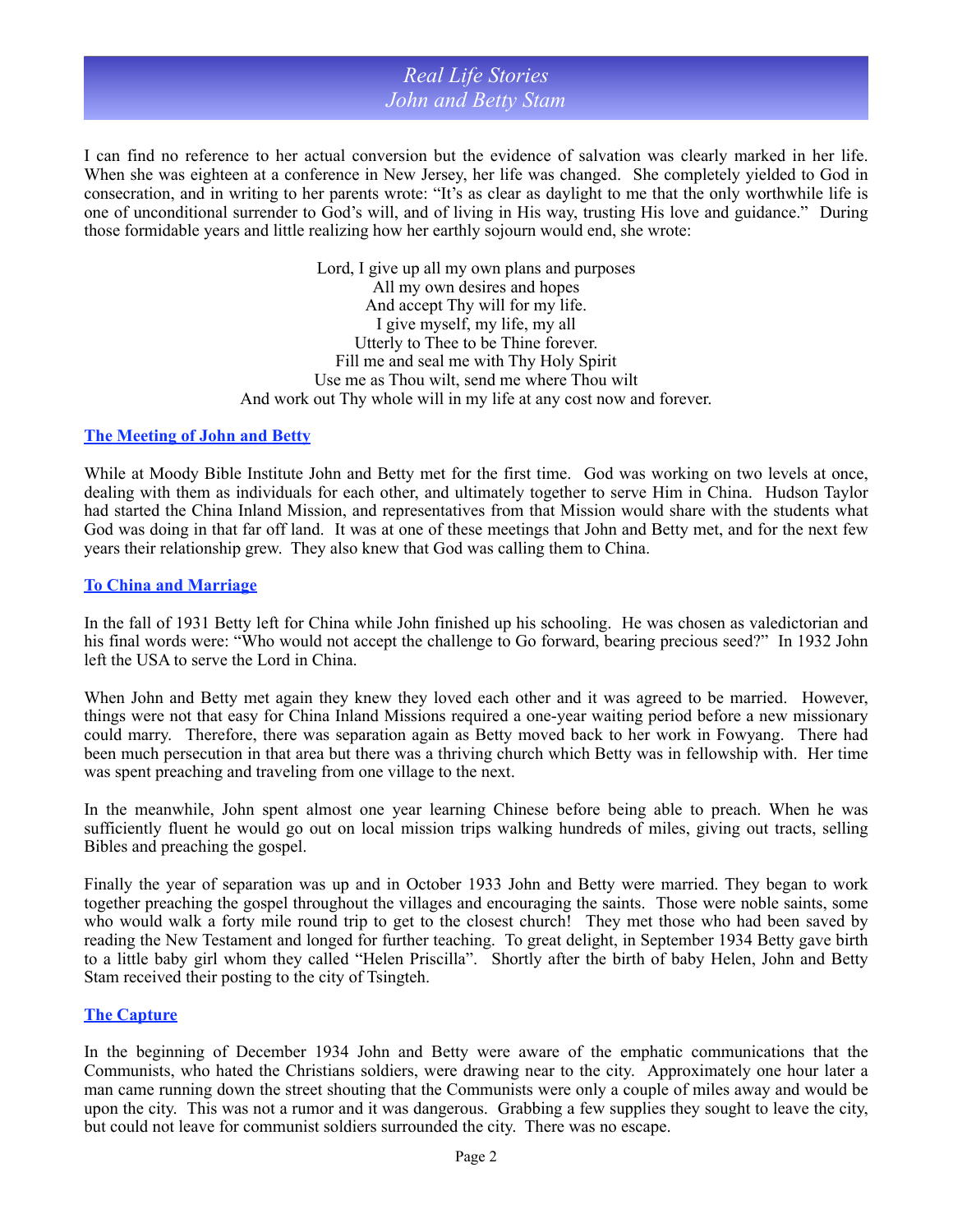Since the missionary home was close to the city gate the soldiers were on it very quickly. They demanded to know the names of the people there and where they were from. While they search the home for all the medicine, money, and valuables they could find, John and Betty responded by brewing up some tea and serving each of the soldiers cake. It was a magnificent act.

Being taken captive they were put in prison and a ransom of twenty thousand dollars was demanded for their release. From the prison John wrote to the China Inland Mission:

*Dear Brethren, My wife, baby, and myself are today in the hands of the Communists, in the city of Tsingteh. Their demand is twenty thousand dollars for our release. All our possessions and stores are in their hands, but we praise God for peace in our hearts and a meal tonight. God grant you wisdom in what you do, and us fortitude, courage, and peace of heart. He is able and a wonderful Friend in such a time. Things happened so quickly this a.m. They were in the city just a few hours after the ever-present rumors really became alarming, so that we could not prepare to leave in time. We were just too late. The Lord bless and guide you, and as for us, may God be glorified whether by life or by death.* 

What individuals they were, held captive by communists, and the only concern was for the glory of God.

And now they were in prison, being held for ransom. The soldiers saw baby Helen and thought that this baby would prove to be a problem—she might slow down her parents as they followed the army. In front of John and Betty they talked about killing her, and then a strange thing happened. One of the men who had been tossed into prison by the Communist soldiers protested. He said, "The baby has done nothing worthy of death!" The soldiers told him, "It's your life or hers." The man said, "I am willing," and just like that the soldiers struck him down and killed him, leaving the baby alone and unharmed. No one knows who the man was or why he would do such a brave thing.

Early the next morning the soldiers woke John and Betty and they all left the city, going toward the town of Miaosheo. John and Betty were hauled into a home that would serve as a jail and a guard watched them through the night. Betty was allowed to be free within that room, but John was tied in a standing position so he could not rest or sleep.

It was on Saturday, December 8th 1934, the soldiers came into John and Betty's room and told them to take off their clothes, to walk out of the house in just their long underwear. With hands tightly tied behind their backs they led them out. John walked barefoot, having given his socks to his wife to protect her feet. Little Helen was left behind. Who can fathom the unspeakable grief of a mother's heart as she tucked her little two month baby into her little sleeping bag and then nestled her into a big pile of bedding and then turned to leave.

John and Betty were marched through the town and told all the people to come out and to watch them die. They were brought to a little place called Eagle Hill. They ordered John to kneel, and a big knife flashed, and John fell to the ground. Betty was pushed down beside him and she too, was killed. They went from being on their knees on the cold, hard ground, to being on their knees before their Savior.

John and Betty are martyrs, Christians who gave their lives in service to the Lord and who died for His cause. Shorty after the martyrdom of John and Betty, evangelist Lo came to the town since the soldiers had left. Being informed of their deaths He sought their bodies. Upon finding their bodies he purchased a couple of coffins and the folk who lifted the bodies said John's face was frozen in an expression of joy and that Betty's was completely serene. Neither had faltered at the point of death.

The question many ask, "What about the baby?" Lo was told about the baby. He went to the mission home where he found the baby crying. She had been alone for 27 hours. Inside her clothes was pinned two five-dollar bills that Betty had hidden away in the hope that someone would help her. Evangelist Lo and his wife carried baby